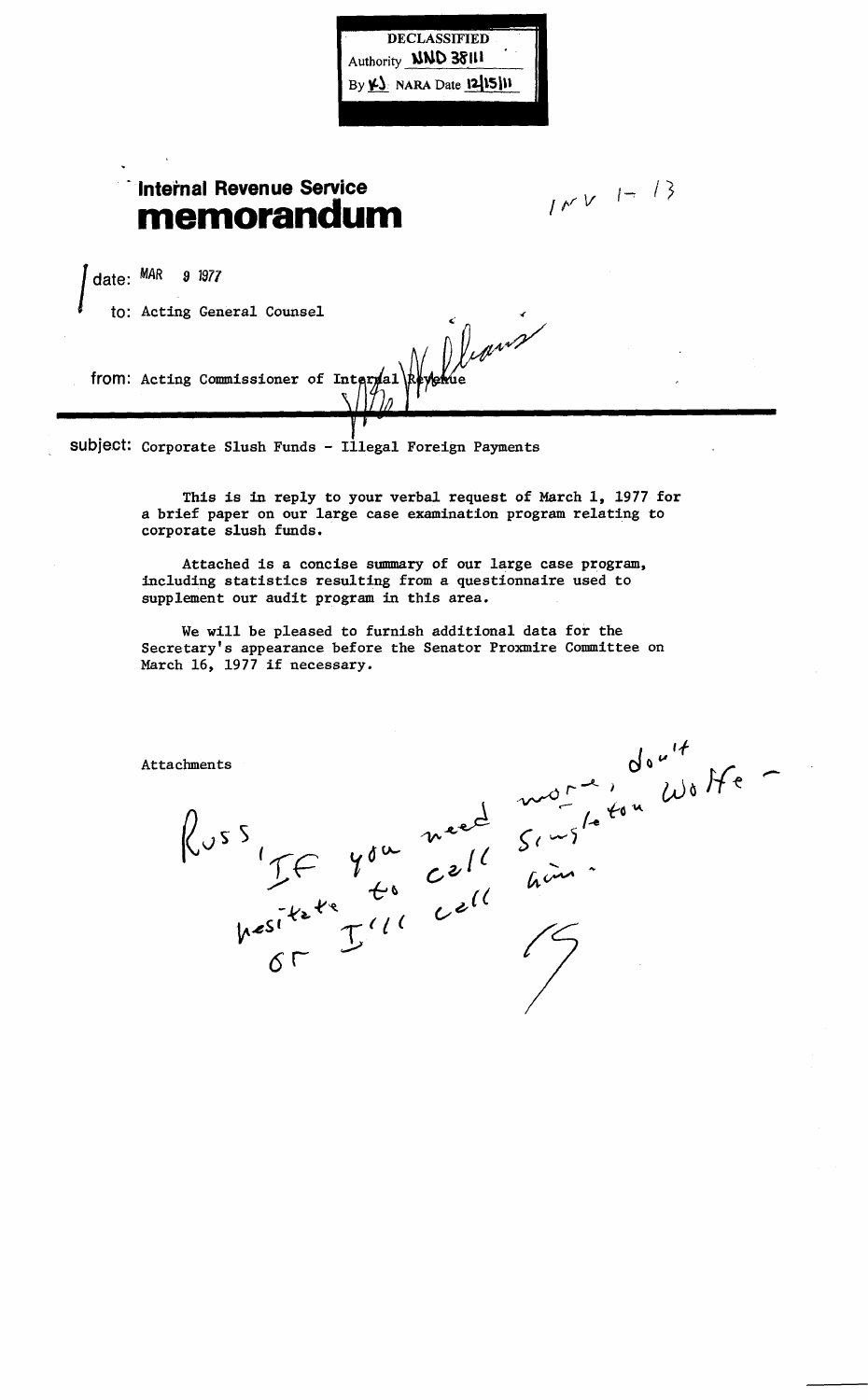**DECLASSIFIED** Authority **NND 38111** By **41.** NARA Date **12.15111** 

## Corporate Slush Funds

Investigations of some major corporations by IRS and other enforcement agencies have disclosed intricate corporate schemes, outside normal internal audit controls, designed to generate large amounts of cash for illegal or improper use, and to reduce taxable income unlawfully. To assist in detecting such schemes, existing audit techniques were supplemented with a questionnaire procedure. This procedure is being used in every large case examination (i.e., those corporations with gross assets exceeding \$250 million and financial institutions and utilities if their gross assets exceed \$1 billion), Also, this procedure may be used in other corporate examinations if the facts and circumstances warrant.

The questionnaire procedure consists of asking eleven specific questions of selected corporate officials and the managing partner of the corporation's independent accounting firm. The responses to these questions are to be given in affidavit form. Corporate officers are generally complying with the questionnaire procedures. However, considerable resistance initially surfaced from independent accountants, so the Service modified this requirement along the lines which were suggested by the American Institute of Certified Public Accountants. The modified procedure allows the independent accountant the option of answering the eleven questions or attesting to the accuracy of the responses submitted by selected corporate officials. The Service believes that this was a reasonable compromise. While some resistance still exists from